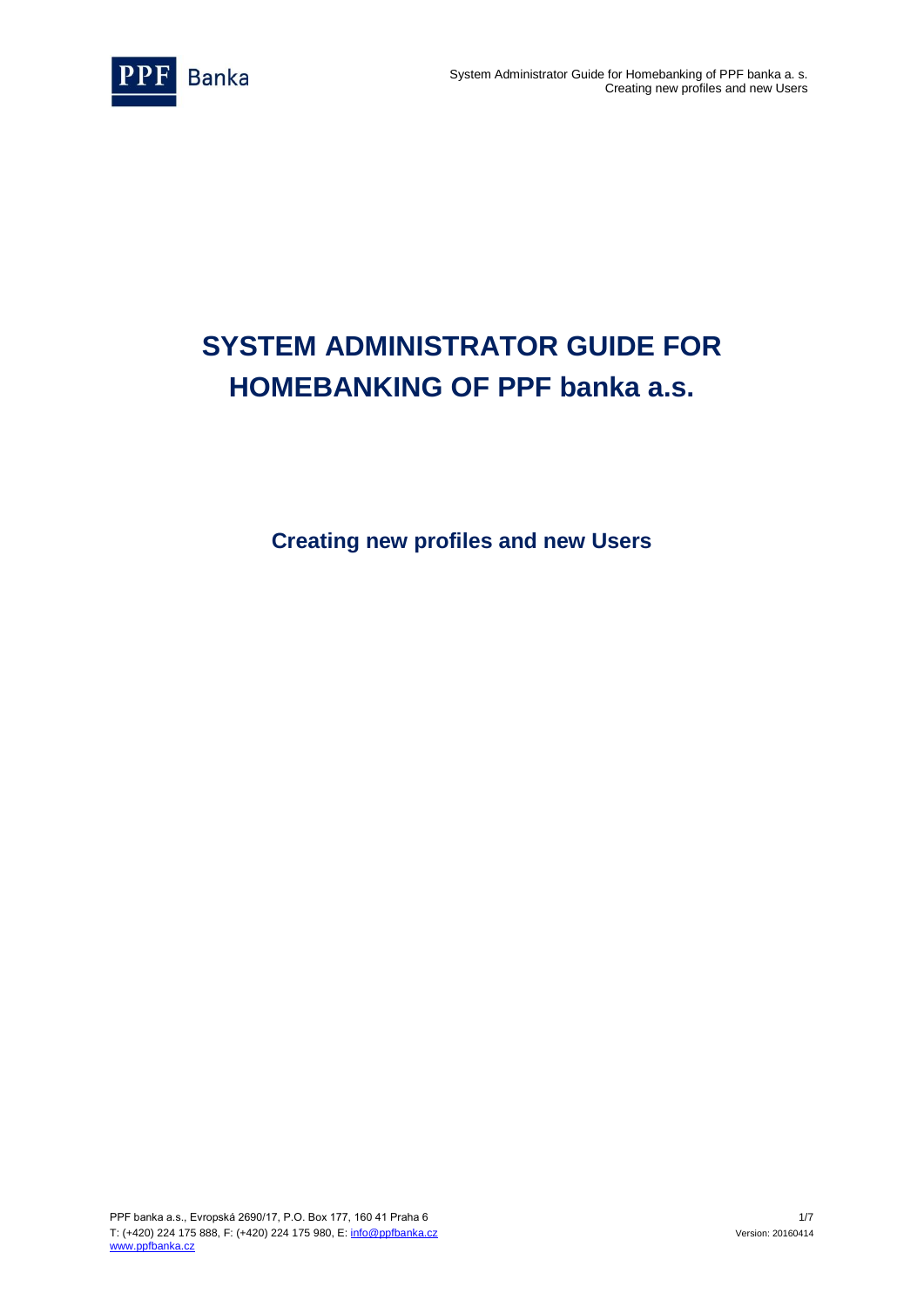

### **Contents:**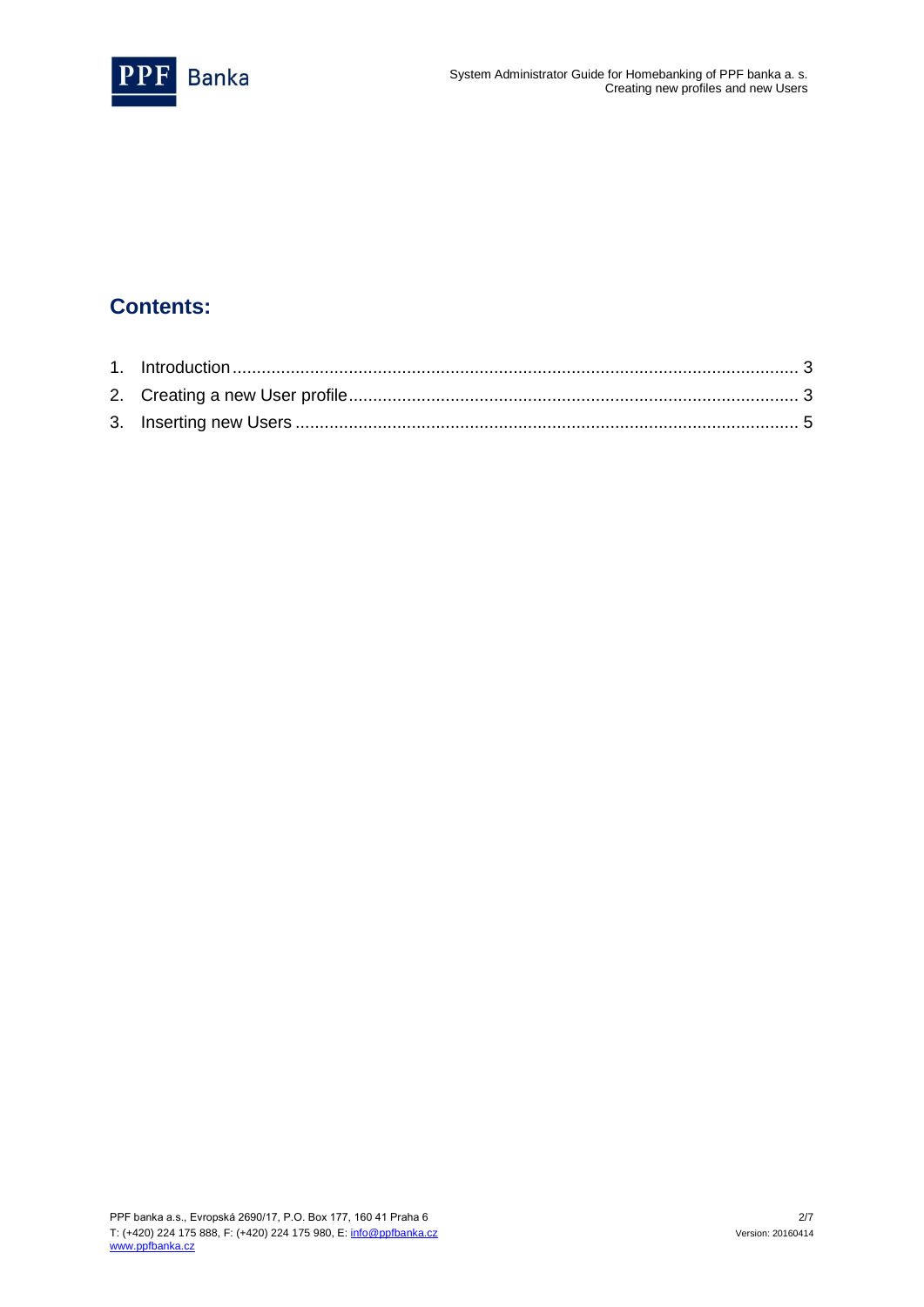

### <span id="page-2-0"></span>**1. Introduction**

To create a new profile and to set up a new User it is necessary to be **logged into** Gemini Client Station ("GCS") **as the System Administrator**.

#### **!!! CAUTION !!!**

**Following GCS installation, in the first place create an administrator profile and set up the System Administrator as a User!**

## <span id="page-2-1"></span>**2. Creating a new User profile**

Do not set up a new profile unless you want to assign different rights to the new User than those set up in the already created profiles.

Select **System** / **Access Profile Management…** from the menu.



An overview of already created profiles is opened. Click the **New Profile** icon.



The **Profile properties** window opens. Fill in each of the fields as follows:

| <b>Field</b>        | <b>Description</b>                                                                                                                                                                                                                                                                                       |
|---------------------|----------------------------------------------------------------------------------------------------------------------------------------------------------------------------------------------------------------------------------------------------------------------------------------------------------|
| Profile name        | Type the profile name here – we recommend using the first name and surname<br>of the User for whom the profile is being set up. If the profile is to be shared by<br>several Users you can specify the main characteristics of the profile (e.g.,<br>profile without payment cards) as the Profile name. |
| Description         | You can specify the profile in more detail here – e.g., administrator rights, a<br>profile without a functionality, etc.                                                                                                                                                                                 |
| Add new<br>accounts | By ticking this option, newly created accounts will be automatically added to<br>this profile without any need of manual intervention by the System<br>Administrator.                                                                                                                                    |
| Master profile      | Tick this box only if it is the Administrator's Profile.                                                                                                                                                                                                                                                 |
| Active              | This option lets you choose whether or not the profile will be active. If the box is<br>not ticked (inactive profile) the profile cannot be assigned to any User (e.g., no<br>User is using this profile at the moment but you wish to save the configuration<br>for possible future use).               |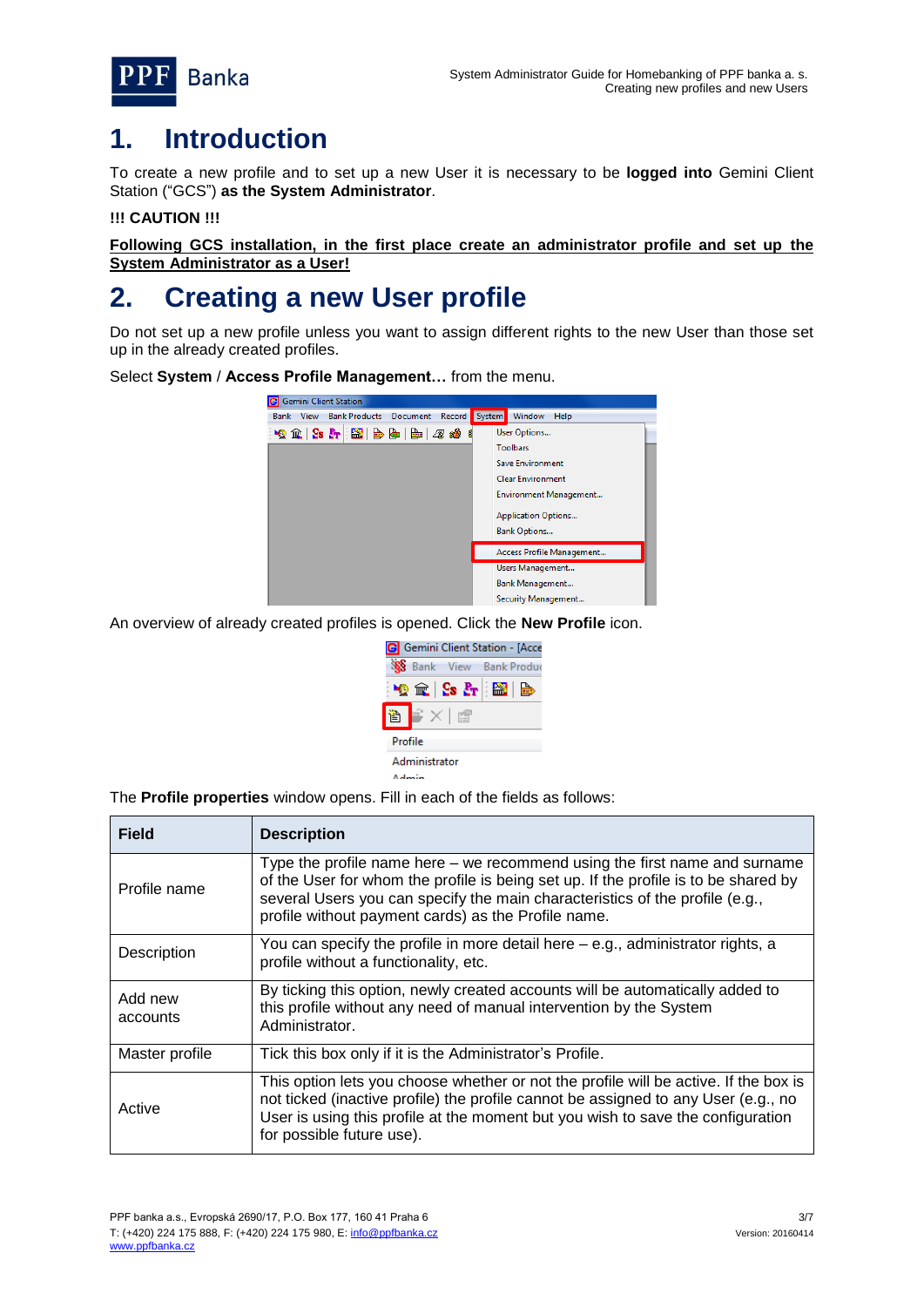



| <b>Field</b>      | <b>Description</b>                                                                  |
|-------------------|-------------------------------------------------------------------------------------|
| Ignore rights for | If you select this option no settings in the lists of rights will have an impact on |
| this profile      | the system.                                                                         |

| Profile properties                                                                      |              |
|-----------------------------------------------------------------------------------------|--------------|
| Profile name:                                                                           | User         |
| Description:                                                                            | user         |
| Add new accounts<br>Master profile<br><b>V</b> Active<br>Ignore rights for this profile |              |
|                                                                                         | OK<br>Cancel |

Click the new profile line and select PPF banka a.s. in the **Bank** field. In the **Rights** section, configure the required options by ticking boxes in the respective columns; this can be done at the same time at the level of a rights group (Private bank information, etc.) or for each type of rights (BALANCE Account balance, etc.) or only for individual accounts. The meaning of the column designation is as follows: V the right to view,  $E$  – the right to edit,  $C$  – the right to create records, I – the right to import, D – the right to delete records, T – the right to take over the ownership of a document created by a different User (i.e. the User will assume all the rights to and also the responsibility for the created document), O – the right to view documents managed by other Users,  $S$  – the right to authorise the cancellation of a transaction,  $c$  – the right to create new batch items (this right is included in the right to edit),  $d$  – the right to delete batch items (this right is included in the right to edit).

| G Gemini Client Station - [Access rights profile - Pilot]          |   |   |   |   |   |   |   |        |  |
|--------------------------------------------------------------------|---|---|---|---|---|---|---|--------|--|
| s<br>Bank View Bank Products Document Record System Window Help    |   |   |   |   |   |   |   |        |  |
| <b>企 S: H: 2 B B B B B B 2 3 4 4 4 2 2 3 1 5 1</b>                 |   |   |   |   |   |   |   |        |  |
|                                                                    |   |   |   |   |   |   |   |        |  |
| 国函<br>Ð                                                            |   |   |   |   |   |   |   |        |  |
| Profile:<br>Pilot                                                  |   |   |   |   |   |   |   |        |  |
| <b>PMBA</b><br>Bank name:<br>▼                                     |   |   |   |   |   |   |   |        |  |
| Rights                                                             | v | Е | c | D |   | o | s | d<br>c |  |
| <b>Private bank informations</b>                                   |   |   |   |   |   |   |   |        |  |
| -BALANCE Account balance                                           |   |   |   |   |   |   |   |        |  |
| [000000 0000010006 CZK] BÚ PILOTNÍ TEST                            |   |   |   |   |   |   |   |        |  |
| [000000 0000010014 EUR] BÚ PILOTNÍ TEST                            |   |   |   |   |   |   |   |        |  |
| <b>ACCIVIOV BOOKED account movements</b>                           |   |   |   |   |   |   |   |        |  |
| [000000 0000010006 CZK] BÚ PILOTNÍ TEST                            |   |   |   |   |   |   |   |        |  |
| [000000 0000010014 EUR] BÚ PILOTNÍ TEST                            |   |   |   |   |   |   |   |        |  |
| REJMOV Rejected movements                                          |   |   |   |   |   |   |   |        |  |
| [000000 0000010006 CZK] BÚ PILOTNÍ TEST                            |   |   |   |   |   |   |   |        |  |
| - 1000000 0000010014 EURI BÚ PILOTNÍ TEST                          |   |   |   |   |   |   |   |        |  |
| <b>IDAMOV</b> Interday account movements                           |   |   |   |   |   |   |   |        |  |
| [000000 0000010006 CZK] BÚ PILOTNÍ TEST                            |   |   |   |   |   |   |   |        |  |
| · [000000 0000010014 EUR] BÚ PILOTNÍ TEST                          |   |   |   |   |   |   |   |        |  |
| ACCOUNTS Table of own accounts                                     |   |   |   |   |   |   |   |        |  |
| [000000 0000010006 CZK] BÚ PILOTNÍ TEST                            |   |   |   |   |   |   |   |        |  |
| iiii [000000 0000010014 EUR] BÚ PILOTNÍ TEST                       |   |   |   |   |   |   |   |        |  |
| CERTREM Information about near expiration of certificate           |   |   |   |   |   |   |   |        |  |
| SPD Information about created standing pay, orders (dom, payments) |   |   |   |   |   |   |   |        |  |
| illi [000000 0000010006 CZK] BÚ PILOTNÍ TEST                       |   |   |   |   |   |   |   |        |  |
| <b>CARDBLOCK Card Transactions</b>                                 |   |   |   |   |   |   |   |        |  |
| [000000 0000010006 CZK] BÚ PILOTNÍ TEST                            |   |   |   |   |   |   |   |        |  |
| iiii [000000 0000010014 EUR] BÚ PILOTNÍ TEST                       |   |   |   |   |   |   |   |        |  |
| CARDINFO Information about payment cards                           |   |   |   |   |   |   |   |        |  |
| T000000 0000010006 CZKI BŮ PILOTNÍ TEST                            |   |   |   |   |   |   |   |        |  |
| <b>IO00000 0000010014 FURL BÚ PILOTNÍ TEST</b>                     |   |   |   |   |   |   |   |        |  |
| <b>Payment Orders</b>                                              | ✓ | ✓ | ✓ |   | ✓ | ر | ✓ | ✓      |  |
| - DPO Domestic Bulk Orders                                         |   |   |   |   |   |   |   |        |  |
| ≔ [000000 0000010006 CZK] BÚ PILOTNÍ TEST                          |   |   |   |   |   |   |   |        |  |
| INHPO Intrabank Bulk Orders in Foreign Currency                    |   |   |   |   |   |   |   |        |  |
| - 1000000 0000010006 CZK1 BÚ PILOTNÍ TEST                          |   |   |   |   |   |   |   |        |  |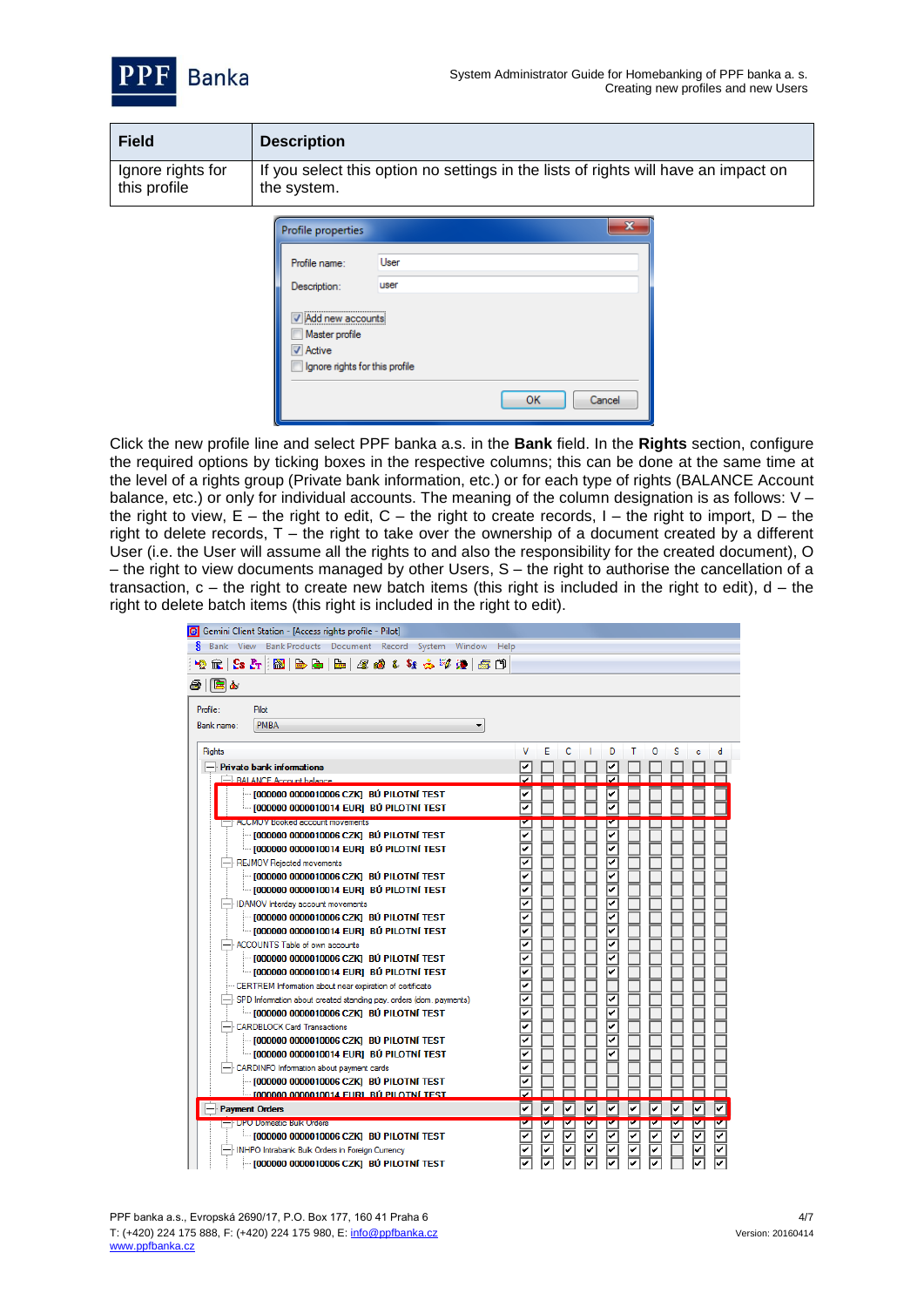

Then close the window by clicking the **X** and confirm saving the changes by pressing the **Yes** button.

## <span id="page-4-0"></span>**3. Inserting new Users**

To provide independent access by each of the Users to the application and the possibility for each of them to authorise Payment Orders to the Bank, insert each User into the GCS individually. Select **System / Users Management…** from the menu.

| <b>G</b> Gemini Client Station                                        |                            |
|-----------------------------------------------------------------------|----------------------------|
| <b>Bank Products</b> Document<br>Record<br><b>Bank</b><br><b>View</b> | System<br>Window<br>Help   |
|                                                                       | User Options               |
|                                                                       | <b>Toolbars</b>            |
|                                                                       | Save Environment           |
|                                                                       | <b>Clear Environment</b>   |
|                                                                       | Environment Management     |
|                                                                       | <b>Application Options</b> |
|                                                                       | <b>Bank Options</b>        |
|                                                                       | Access Profile Management  |
|                                                                       | Users Management           |
|                                                                       | Bank Management            |
|                                                                       | <b>Security Management</b> |

Click the **New user** icon.

| Gemini Client Station - [U |                                                                               |
|----------------------------|-------------------------------------------------------------------------------|
|                            | Bank View Bank Pro                                                            |
|                            | $\mathbb{E}$ $\mathbb{E}$ $\mathbb{E}$ $\mathbb{E}$ $\mathbb{E}$ $\mathbb{E}$ |
|                            |                                                                               |
|                            | User ID   User name                                                           |
|                            | Default user                                                                  |
|                            | liří Správce                                                                  |

The **User properties** window opens. Fill in each of the fields as follows:

| <b>Field</b>                   | <b>Description</b>                                                                                                                                                                                                            |
|--------------------------------|-------------------------------------------------------------------------------------------------------------------------------------------------------------------------------------------------------------------------------|
| User name                      | Enter the User name.                                                                                                                                                                                                          |
| Login name                     | Type a name of your choice – it will serve the User for logging into the<br>application.                                                                                                                                      |
| Profile name                   | Select one of the Profiles you have preset.                                                                                                                                                                                   |
| Allowed authentication methods |                                                                                                                                                                                                                               |
|                                | At least one option must be ticked. Nevertheless, all three options can be selected – when logging<br>into the GCS the User then chooses one of the login methods.                                                            |
| <b>Static Password</b>         | The User will log in using his Login name and password.                                                                                                                                                                       |
| User's system<br>name          | This login option consists of the application verifying that the User's login<br>name in Windows and the User's login name in the application match.                                                                          |
| <b>Digital Signature</b>       | After logging in, the User will use a Signing Certificate.                                                                                                                                                                    |
| Default password               | Keep the set default password as the password for the User's first login and<br>press the Set button. After the User logs in for the first time using the default<br>password he will be prompted to set up his own password. |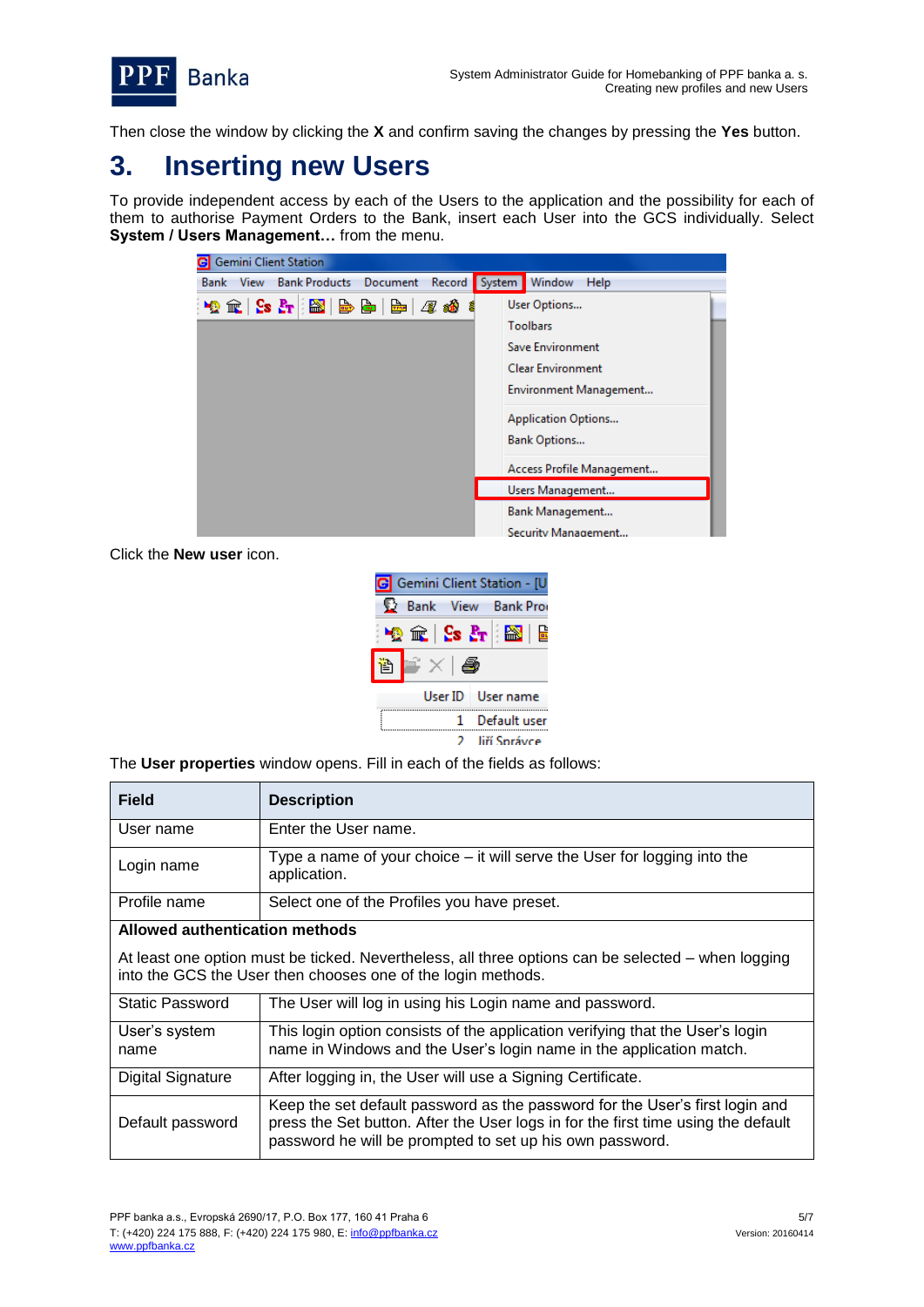

| <b>Field</b>     | <b>Description</b>                                                                             |
|------------------|------------------------------------------------------------------------------------------------|
| Validity [days]: | Set to 0; the validity of the User's own password newly set up will not be<br>limited in time. |

| User properties                                               |                               | $\overline{\mathbf{X}}$                |
|---------------------------------------------------------------|-------------------------------|----------------------------------------|
| <b>USCILIANIC.</b><br><b>JOHN DRICK</b>                       |                               | <b>EQUIPMENTS.</b><br><b>DIFICKULL</b> |
| Login to system                                               |                               |                                        |
| Profile:                                                      | <b>TUSSIT</b><br><b>EKICH</b> |                                        |
| <b>Allowed authentical</b> in methods                         | User's system name            | Digital Signature                      |
| <b>Password Verification</b>                                  |                               |                                        |
| Detault password:                                             | <b>Validit</b> [days]:        | Cumul, errors:                         |
| <b>SERVICES</b>                                               | oer.                          | $\bf{0}$<br>Reset                      |
| Status of security and bank registration:<br><b>Bank Name</b> | First name<br><b>Re</b>       | Last name<br>Key Cert                  |
|                                                               | User's signing certificate    |                                        |
| Unregister<br>Register                                        |                               | Show                                   |
| Local signature keys                                          | Generation Request            | <b>Registration Request</b>            |
|                                                               |                               |                                        |
| Create<br>Import                                              | Renewal Request               | Revocation Request                     |

Complete the insertion of the User by clicking the **Create** button.

Should the User hold the right to authorise for the authorisation of Payment Orders to the Bank, in the **Status of security and bank registration** section click the line **PPF banka a.s.** (the line will be highlighted blue), press the **Register…** button and select the User registered in the Bank by clicking his name. Confirm by the **OK** button.

| User name:                                            |             |     |                            | Login name:      |                   |                             |           |
|-------------------------------------------------------|-------------|-----|----------------------------|------------------|-------------------|-----------------------------|-----------|
| John Black                                            |             |     |                            | black02          |                   |                             |           |
| Login to system                                       |             |     |                            |                  |                   |                             |           |
| Profile:                                              | User (user) |     |                            |                  |                   |                             | ▼         |
| Allowed authentication methods                        |             |     |                            |                  |                   |                             |           |
| Static Password                                       |             |     | User's system name         |                  | Digital Signature |                             |           |
| <b>Password Verification</b>                          |             |     |                            |                  |                   |                             |           |
|                                                       |             |     |                            | Validity [days]: | Cumul emors:      |                             |           |
| Default password:                                     |             |     |                            |                  |                   |                             |           |
| password<br>Status of security and bank registration: |             | Set | n                          |                  | $\mathbf{0}$      | Reset                       |           |
| <b>Bank Name</b>                                      |             | Re  | First name                 |                  | Last name         | Key Cert                    |           |
| PPF banka a.s.                                        |             | ✓   | <b>JOHN</b>                |                  | <b>BLACK</b>      |                             | <b>NO</b> |
|                                                       |             |     |                            |                  |                   |                             | k         |
| ∢                                                     | Ш           |     |                            |                  |                   |                             |           |
| Register                                              | Unregister  |     | User's signing certificate |                  |                   | Show                        |           |
| Local signature keys                                  |             |     | Generation Request         |                  |                   | <b>Registration Request</b> |           |